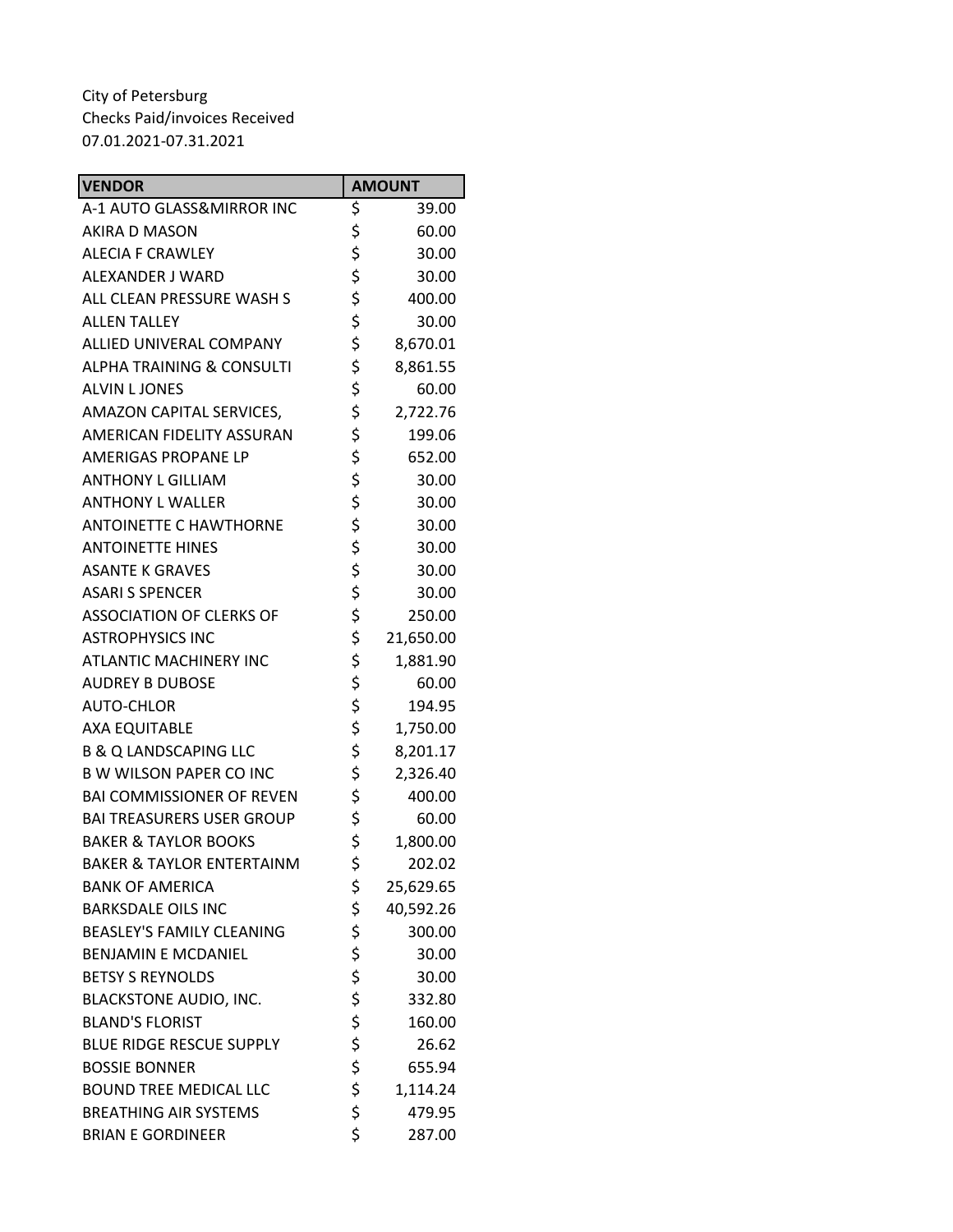| <b>VENDOR</b>                        | <b>AMOUNT</b>    |
|--------------------------------------|------------------|
| <b>BRIGHT &amp; ASSOCIATES, INC</b>  | \$<br>720.00     |
| <b>BROOKS LAWN CARE</b>              | \$<br>2,502.00   |
| <b>BROWN DISTRIBUTING COMPAN</b>     | \$<br>1,332.05   |
| <b>BUCKLEY'S SECURITYSMITHS</b>      | \$<br>99.91      |
| <b>CALVIN L MACKLIN</b>              | \$<br>60.00      |
| <b>CALVIN R CLARK</b>                | \$<br>60.00      |
| <b>CAPITAL ELECTRIC</b>              | \$<br>514.23     |
| CAPITAL ONE PUBLIC FUNDIN            | \$<br>41,077.25  |
| <b>CARL D SUTTON</b>                 | \$<br>60.00      |
| <b>CARL M BATES</b>                  | \$<br>994.56     |
| <b>CAROL ANNE FARMER</b>             | \$<br>360.00     |
| <b>CAROLYN A WILLIAMS</b>            | \$<br>60.00      |
| <b>CARTER MACHINERY CO INC</b>       | \$<br>1,274.37   |
| <b>CATHY Y JONES</b>                 | \$<br>60.00      |
| <b>CENTER POINT LARGE PRINT</b>      | \$<br>455.19     |
| <b>CHANGE ROCKS INSTITUTE</b>        | \$<br>8,750.00   |
| <b>CHERYL M TURNER</b>               | \$<br>60.00      |
| <b>CHESDIN ANIMAL HOSPITAL</b>       | \$<br>34.85      |
| <b>CHEVELLE M BROWN</b>              | \$<br>60.00      |
| <b>CHRISTOPHER WALL</b>              | \$<br>11.75      |
| <b>CHRISTYL C EVERLEIGH</b>          | \$<br>30.00      |
| <b>CINTAS CORPORATION #143</b>       | \$<br>4,322.25   |
| <b>CINTAS FIRST AID &amp; SAFETY</b> | \$<br>361.31     |
| <b>CITY OF PETERSBURG</b>            | \$<br>1,960.20   |
| <b>CITY OF PETG TREASURER</b>        | \$<br>606.04     |
| CITY OF PETG-PUBL WELFARE            | \$<br>487,357.01 |
| <b>CITY TREASURER-PETERSBURG</b>     | \$<br>1,193.38   |
| <b>CIVICPLUS</b>                     | \$<br>10,046.94  |
| <b>CLEARWATER INC</b>                | \$<br>900.00     |
| <b>CLINTON A WATSON III</b>          | \$<br>500.00     |
| <b>CLOTHILDA D HILL</b>              | \$<br>30.00      |
| <b>COBB TECHNOLOGIES</b>             | \$<br>220.04     |
| COCA-COLA CONSOLIDATED               | \$<br>697.56     |
| <b>COLONIAL PLUMBING &amp;</b>       | \$<br>2,499.00   |
| <b>COLUMBIA GAS OF VIRGINIA</b>      | \$<br>414.77     |
| <b>COMCAST</b>                       | \$<br>3,327.95   |
| <b>COMMISSIONER OF THE REVEN</b>     | \$<br>240.00     |
| <b>COMMUNITY TRANSPORTATION</b>      | \$<br>250.00     |
| <b>COMPUTERPLUS SALES &amp; SERV</b> | \$<br>178.57     |
| <b>CONSOLIDATED PIPE AND</b>         | \$<br>38.62      |
| <b>COREY C BAUGHT</b>                | \$<br>60.00      |
| <b>CORTECH LLC</b>                   | \$<br>13,880.73  |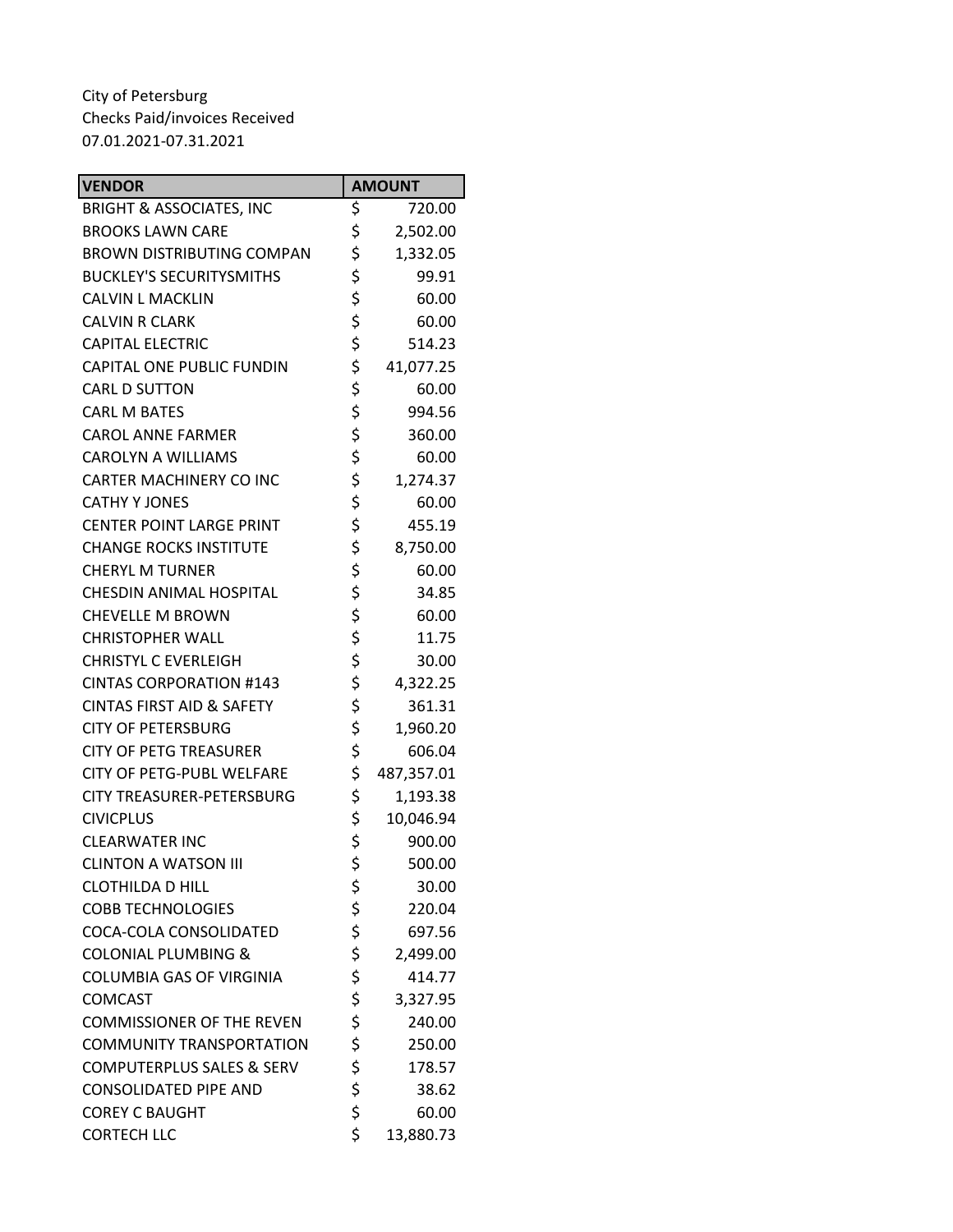| <b>VENDOR</b>                        | <b>AMOUNT</b>    |
|--------------------------------------|------------------|
| <b>COVERTTRACK GROUP INC</b>         | \$<br>600.00     |
| <b>CRAIG A TANNAHILL</b>             | \$<br>30.00      |
| <b>CRAIG S LUCAS</b>                 | \$<br>3,150.00   |
| <b>CRATER CRIMINAL JUSTICE</b>       | \$<br>70,653.44  |
| <b>CRISSANDRA T MABRY</b>            | \$<br>30.00      |
| CYNTHIA D CHATMAN                    | \$<br>30.00      |
| <b>DANE RAGSDALE</b>                 | \$<br>30.00      |
| <b>DAVID PARKER</b>                  | \$<br>30.00      |
| <b>DEBORAH HURTT</b>                 | \$<br>30.00      |
| <b>DEBORAH J HURTT</b>               | \$<br>30.00      |
| DEBORAH M BROWN                      | \$<br>30.00      |
| <b>DEBT MANAGEMENT SERVICES</b>      | \$<br>366.08     |
| <b>DEERE CREDIT INC</b>              | \$<br>1,175.99   |
| DELL FINANCIAL SERVICES L            | \$<br>1.34       |
| <b>DELPHINE LEWIS-CLARK</b>          | \$<br>30.00      |
| DELTA OIL COMMERCIAL                 | \$<br>1,806.13   |
| <b>DEMETRIA M BARNES</b>             | \$<br>60.00      |
| <b>DEMETRIS H DUNN</b>               | \$<br>30.00      |
| <b>DEVON S JAMES</b>                 | \$<br>90.00      |
| DIAMOND SPRINGS WATER INC            | \$<br>8.95       |
| <b>DMV</b>                           | \$<br>195.00     |
| <b>DOMINION ENERGY VIRGINIA</b>      | \$<br>113,600.40 |
| <b>DONALD R CASEY</b>                | \$<br>60.00      |
| E B WASHINGTON, JR                   | \$<br>2,035.00   |
| <b>EASTERN FORESTRY &amp; TREE S</b> | \$<br>12,650.00  |
| EDMUNDS WASTE REMOVAL INC            | \$<br>60.00      |
| <b>EDUCATION PARTNERS</b>            | \$<br>15,130.00  |
| EILEEN O JACKSON                     | \$<br>30.00      |
| <b>ELAVON INC</b>                    | \$<br>108.09     |
| <b>ELECTION SYSTEMS &amp;</b>        | \$<br>1,875.00   |
| <b>EMMA G TOWNES</b>                 | \$<br>30.00      |
| <b>ENDER POTHOLE PATCHING</b>        | \$<br>5,400.00   |
| <b>ENTEROS DESIGN, PC</b>            | \$<br>382.50     |
| <b>ENTERPRISE, FM TRUST</b>          | \$<br>15.54      |
| <b>ERIN M MCCLURE</b>                | \$<br>4,500.00   |
| <b>ETHAN M HAGANS</b>                | \$<br>60.00      |
| <b>FELICIA D GREGORY</b>             | \$<br>30.00      |
| <b>FELICIA D ORR</b>                 | \$<br>30.00      |
| FOBBS QUALITY SIGNS LLC.             | \$<br>2,101.05   |
| <b>FORTILINE INC</b>                 | \$<br>2,880.00   |
| FOUR SQUARE INDUSTRIAL CO            | \$<br>1,572.00   |
| FOXSTER OPCO, LLC (DBA) C            | \$<br>830.00     |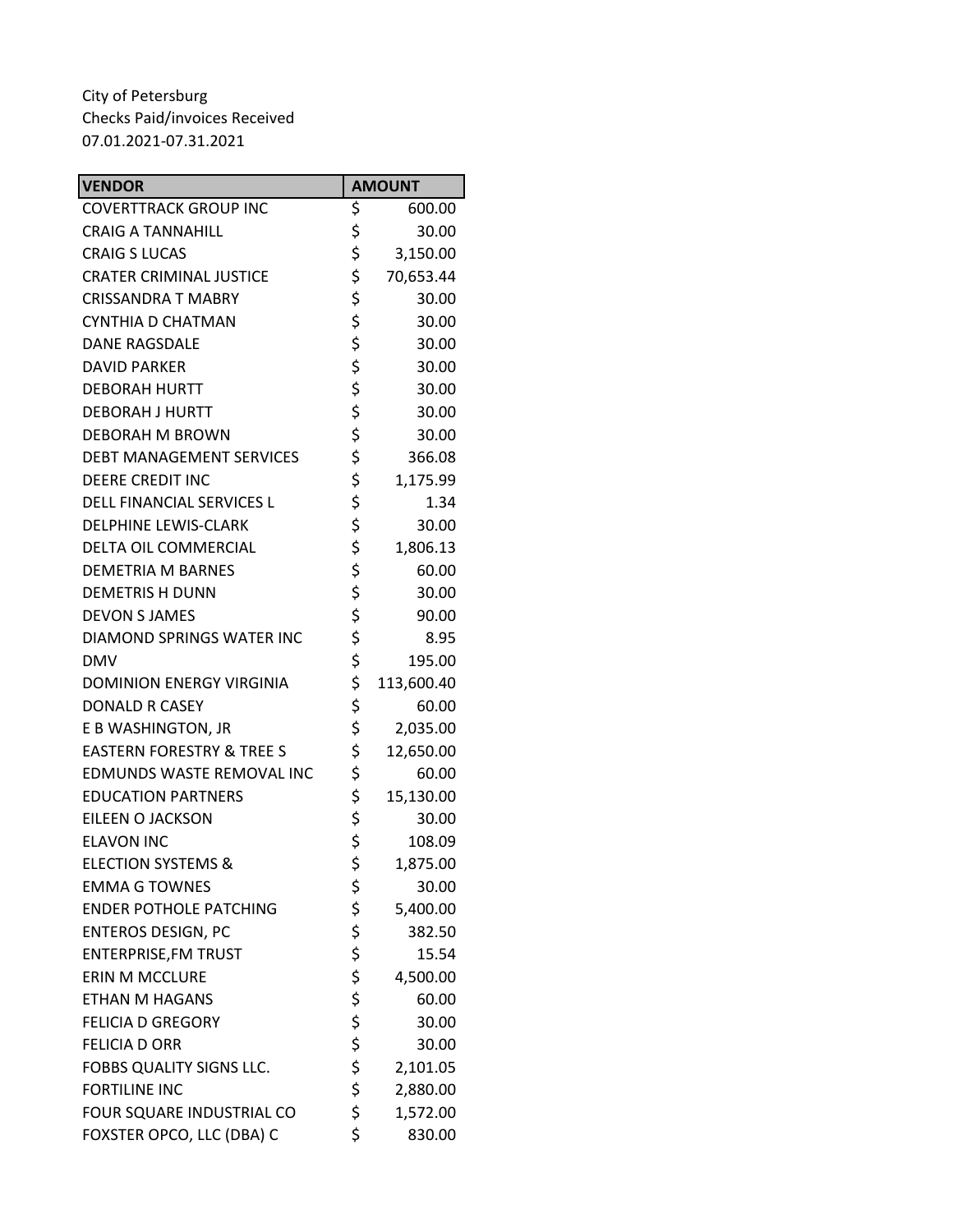| <b>VENDOR</b>                      | <b>AMOUNT</b>   |
|------------------------------------|-----------------|
| <b>G &amp; J MANAGEMENT</b>        | \$<br>4,292.50  |
| GALE WELDING & MACHINE CO          | \$<br>3,265.00  |
| <b>GALLS LLC</b>                   | \$<br>286.29    |
| <b>GENERAL DISTRICT COURT</b>      | \$<br>648.75    |
| <b>GENERATIONS FLOOR CARE</b>      | \$<br>237.50    |
| <b>GEORGE N JOHNSON JR</b>         | \$<br>30.00     |
| <b>GFOA</b>                        | \$<br>150.00    |
| <b>GILLIG LLC</b>                  | \$<br>40.00     |
| <b>GLOBAL WASH INC</b>             | \$<br>1,300.00  |
| <b>GLORIA G SCOTT</b>              | \$<br>30.00     |
| <b>GOLDSTAR PRODUCTS INC</b>       | \$<br>2,499.80  |
| <b>GOPHER</b>                      | \$<br>714.56    |
| <b>GRAHAMS EXTERMINATING SER</b>   | \$<br>1,094.00  |
| <b>GRAINGER INC</b>                | \$<br>1,288.90  |
| <b>GREATER RICHMOND</b>            | \$<br>16,666.67 |
| <b>GREYHOUND LINES INC</b>         | \$<br>1,157.00  |
| <b>HALL B WINGFIELD</b>            | \$<br>921.70    |
| <b>HANOVER TOOL</b>                | \$<br>746.12    |
| <b>HARVEY O PERRY</b>              | \$<br>60.00     |
| <b>HERETICK FEED &amp; SEED CO</b> | \$<br>5,424.32  |
| HILL MANUFACTURING CO INC          | \$<br>784.70    |
| HOMETOWN MANUFACTURING IN          | \$<br>207.95    |
| <b>IBM CORPORATION</b>             | \$<br>951.19    |
| ICMA RETIREMENT TRUST IRA          | \$<br>150.00    |
| <b>INDUSTRIAL HEALTH AND WEL</b>   | \$<br>85.00     |
| <b>INFOSEAL, LLC</b>               | \$<br>1,295.00  |
| <b>INGRAM LIBRARY SERVICES</b>     | \$<br>3,978.09  |
| <b>INSCCU</b>                      | \$<br>576.00    |
| J R THARPE TRUCKING CO             | \$<br>2,552.94  |
| <b>JACARI M DIGGS</b>              | \$<br>60.00     |
| <b>JADA WILKERSON</b>              | \$<br>90.00     |
| <b>JAKAEL LEE</b>                  | \$<br>30.00     |
| <b>JAMES A DENNIS</b>              | \$<br>30.00     |
| <b>JAMES A HUNTER</b>              | \$<br>60.00     |
| <b>JANET L BROWN</b>               | \$<br>60.00     |
| JEFFREY D MANGUM                   | \$<br>30.00     |
| <b>JEFFREY G ROACHE</b>            | \$<br>60.00     |
| <b>JERMONE C EDMONDS</b>           | \$<br>30.00     |
| <b>JERRY W COLLINS</b>             | \$<br>30.00     |
| <b>JOE L PERRY JR</b>              | \$<br>30.00     |
| <b>JOHN H LEWIS</b>                | \$<br>60.00     |
| <b>JOHN JARRETT</b>                | \$<br>30.00     |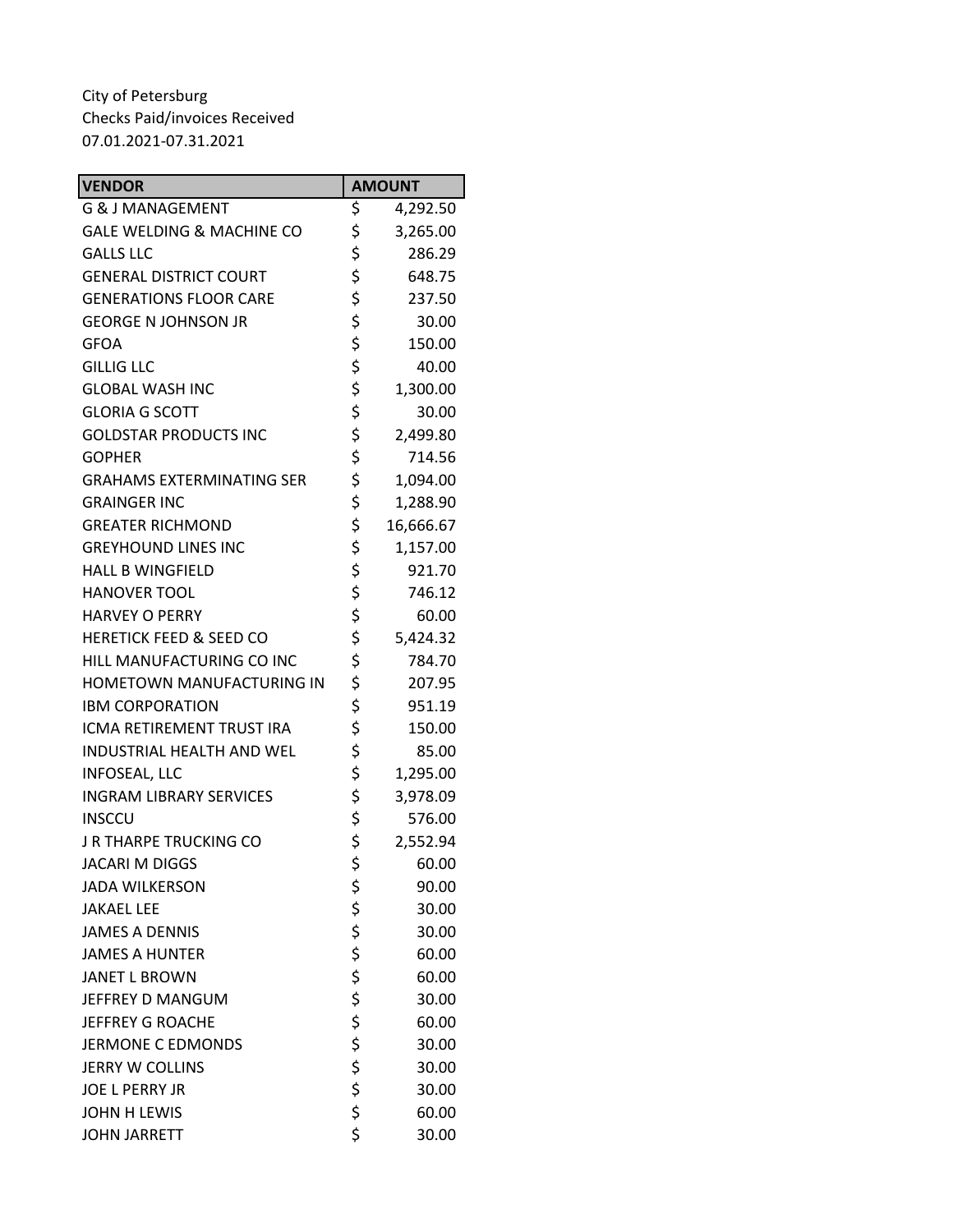| <b>VENDOR</b>                   | <b>AMOUNT</b>   |
|---------------------------------|-----------------|
| JOHNNIE O STEVENSON             | \$<br>30.00     |
| <b>JOLLY GIANT SOFTWARE INC</b> | \$<br>201.25    |
| <b>JORMANDY LLC</b>             | \$<br>1,631.08  |
| JOYNER PAINT & FRAME CO         | \$<br>197.72    |
| <b>JS MONOGRAMMING</b>          | \$<br>160.00    |
| <b>JUDITH I COVINGTON</b>       | \$<br>30.00     |
| <b>JUDITH L RICHARDS</b>        | \$<br>90.00     |
| <b>KAREN T SCOTT</b>            | \$<br>30.00     |
| <b>KARLA W ALLEN</b>            | \$<br>30.00     |
| <b>KATHRYN L ELEY</b>           | \$<br>30.00     |
| <b>KATHY D BROWN</b>            | \$<br>30.00     |
| <b>KATINA F WILLIAMS</b>        | \$<br>30.00     |
| <b>KE'ASHA N RIVES</b>          | \$<br>30.00     |
| <b>KEENAN L JACKSON</b>         | \$<br>30.00     |
| <b>KENNETH J GUILLIAMS JR</b>   | \$<br>60.00     |
| <b>KENNETH L THWEATT</b>        | \$<br>30.00     |
| <b>KENNETH MARTIN</b>           | \$<br>1,800.00  |
| <b>KENNETH PRITCHETT</b>        | \$<br>65.86     |
| <b>KENNETH W WOOD</b>           | \$<br>30.00     |
| <b>KENNI E ROBINSON</b>         | \$<br>30.00     |
| <b>KERRY H SAUNDERS</b>         | \$<br>30.00     |
| <b>KHADIJAH S ELLIS</b>         | \$<br>30.00     |
| KIMBALL MIDWEST                 | \$<br>42.80     |
| KIMBERELY M ADKINS              | \$<br>30.00     |
| KIMLEY-HORN & ASSOC INC         | \$<br>3,809.55  |
| KONEFAL & COMPANY INC           | \$<br>600.00    |
| <b>LAKISHA E SCOTT</b>          | \$<br>30.00     |
| <b>LANDSCAPE SUPPLY INC</b>     | \$<br>2,328.90  |
| LANGUAGE LINE SERVICE INC       | \$<br>737.57    |
| <b>LATANYA GRAYSON</b>          | \$<br>30.00     |
| <b>LAWN BEAUTICIAN INC</b>      | \$<br>5,954.08  |
| <b>LAWRENCE EQUIPMENT</b>       | \$<br>2,045.35  |
| LB WATER SERVICE INC            | \$<br>3,206.15  |
| LEETE TIRE & AUTO CTR INC       | \$<br>34,299.14 |
| LEILA A GRIFFIN                 | \$<br>60.00     |
| <b>LENDING TREE LLC</b>         | \$<br>3,000.00  |
| <b>LENNERIS W JONES</b>         | \$<br>30.00     |
| <b>LINDA S BOOKER</b>           | \$<br>30.00     |
| LIONBRIDGE GLOBAL SOLUTIO       | \$<br>38.55     |
| <b>LITA N BYRD</b>              | \$<br>60.00     |
| LOWES HOME CENTERS INC          | \$<br>736.05    |
| <b>LUCK STONE CORP</b>          | \$<br>930.85    |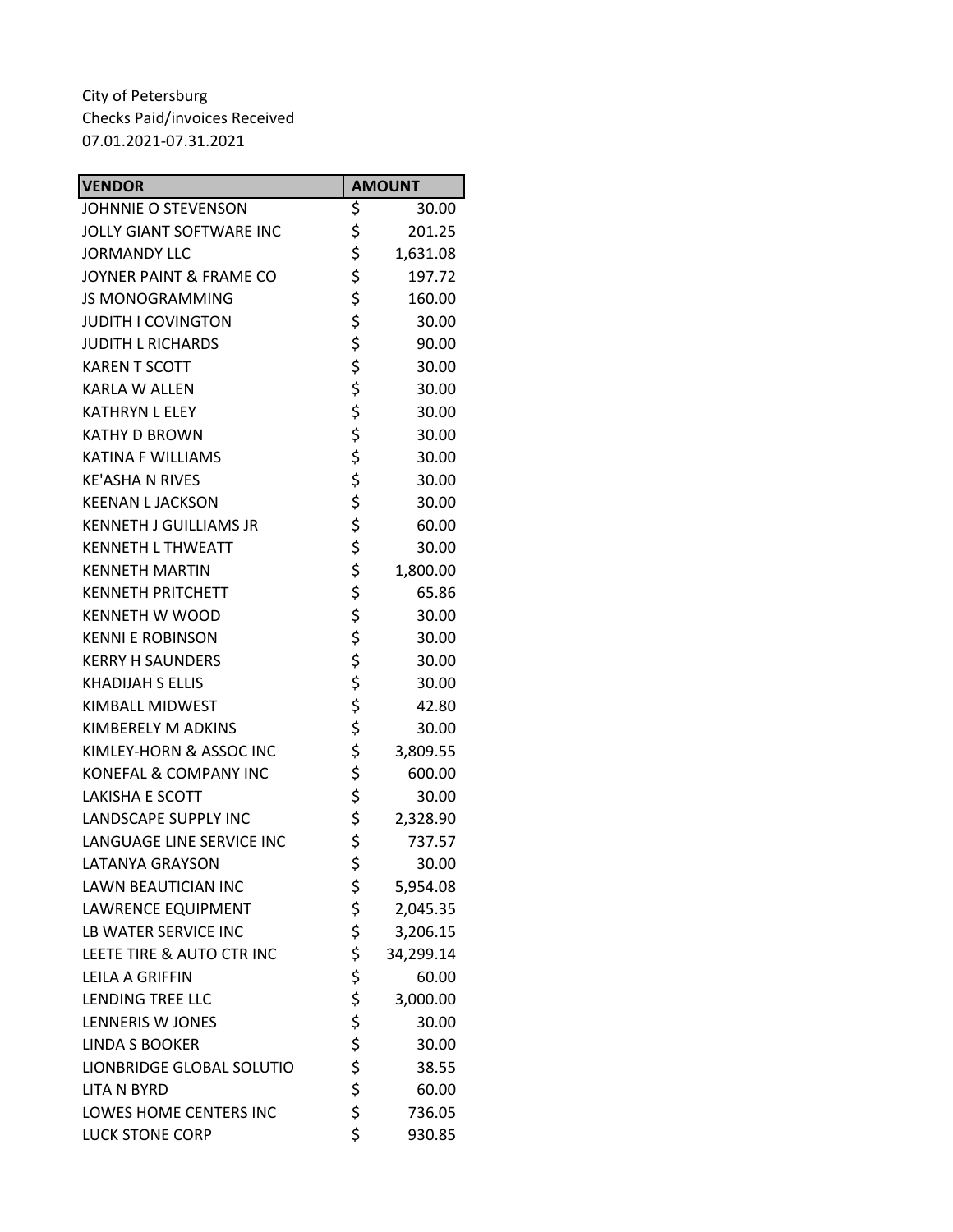| <b>VENDOR</b>                      | <b>AMOUNT</b>  |
|------------------------------------|----------------|
| <b>MACEO A BAILEY</b>              | \$<br>30.00    |
| <b>MAKAYLA A TRIVETT</b>           | \$<br>90.00    |
| <b>MARIE A HALL</b>                | \$<br>30.00    |
| <b>MATTHEW BENDER &amp; CO INC</b> | \$<br>177.10   |
| <b>MAYER ELECTRIC SUPPLY INC</b>   | \$<br>2,340.00 |
| <b>MCI COMM SERVICE</b>            | \$<br>36.45    |
| MCKESSON MEDICAL-SURGICAL          | \$<br>975.88   |
| <b>MELINDA D WASHINGTON</b>        | \$<br>30.00    |
| <b>MELINDA MCFADDEN</b>            | \$<br>800.00   |
| <b>MELVA A WELCH-REESE</b>         | \$<br>60.00    |
| MICHAEL SCOTT SR.                  | \$<br>13.65    |
| <b>MICHALE F MCCLURE</b>           | \$<br>30.00    |
| MICROSOFT CORPORATION              | \$<br>6,795.88 |
| <b>MIDWEST TAPE LLC</b>            | \$<br>227.04   |
| <b>MINNESOTA LIFE</b>              | \$<br>1,615.62 |
| MOBILE COMMUNICATIONS OF           | \$<br>3,338.00 |
| MOBOTREX, INC                      | \$<br>4,640.00 |
| MONICA D JONES                     | \$<br>60.00    |
| MONIQUE A MADDOX                   | \$<br>30.00    |
| <b>MONTAVIS K LEE</b>              | \$<br>30.00    |
| MT ELECTRONICS INC                 | \$<br>870.00   |
| MUNICIPAL EMERGENCY SERVI          | \$<br>691.00   |
| <b>NA'SHIYAH MORRIS</b>            | \$<br>500.00   |
| NATIONWIDE RETIREMENT SOL          | \$<br>5,962.00 |
| <b>NC CHILD SUPPORT</b>            | \$<br>270.30   |
| <b>NEW YORK SCU</b>                | \$<br>480.00   |
| NICHOLLETTE D SMITH                | \$<br>90.00    |
| <b>NORTH CAROLINA</b>              | \$<br>100.00   |
| NORTH SYCAMORE MC LLC              | \$<br>7,116.68 |
| NYS CHILD SUPPORT PROCESS          | \$<br>251.64   |
| <b>OCCUPATIONAL HEALTH CENTE</b>   | \$<br>551.50   |
| <b>OCTAVIA C WARD</b>              | \$<br>90.00    |
| OIL EQUIPMENT SALES                | \$<br>775.10   |
| ORA M PETERSON                     | \$<br>655.94   |
| OWEN G DUNN CO INC                 | \$<br>451.00   |
| <b>OWEN PRINTING CO</b>            | \$<br>1,290.00 |
| P D BROOKS TRAFFIC CONTRL          | \$<br>450.00   |
| PALMORE DECORATING CENTER          | \$<br>401.51   |
| PATRICIA CAULKINS                  | \$<br>30.72    |
| PATRICK N. WASHINGTON              | \$<br>884.76   |
| PEEBLES GOLF CAR SALES             | \$<br>4,667.90 |
| PEEBLES GOLF CARS                  | \$<br>737.32   |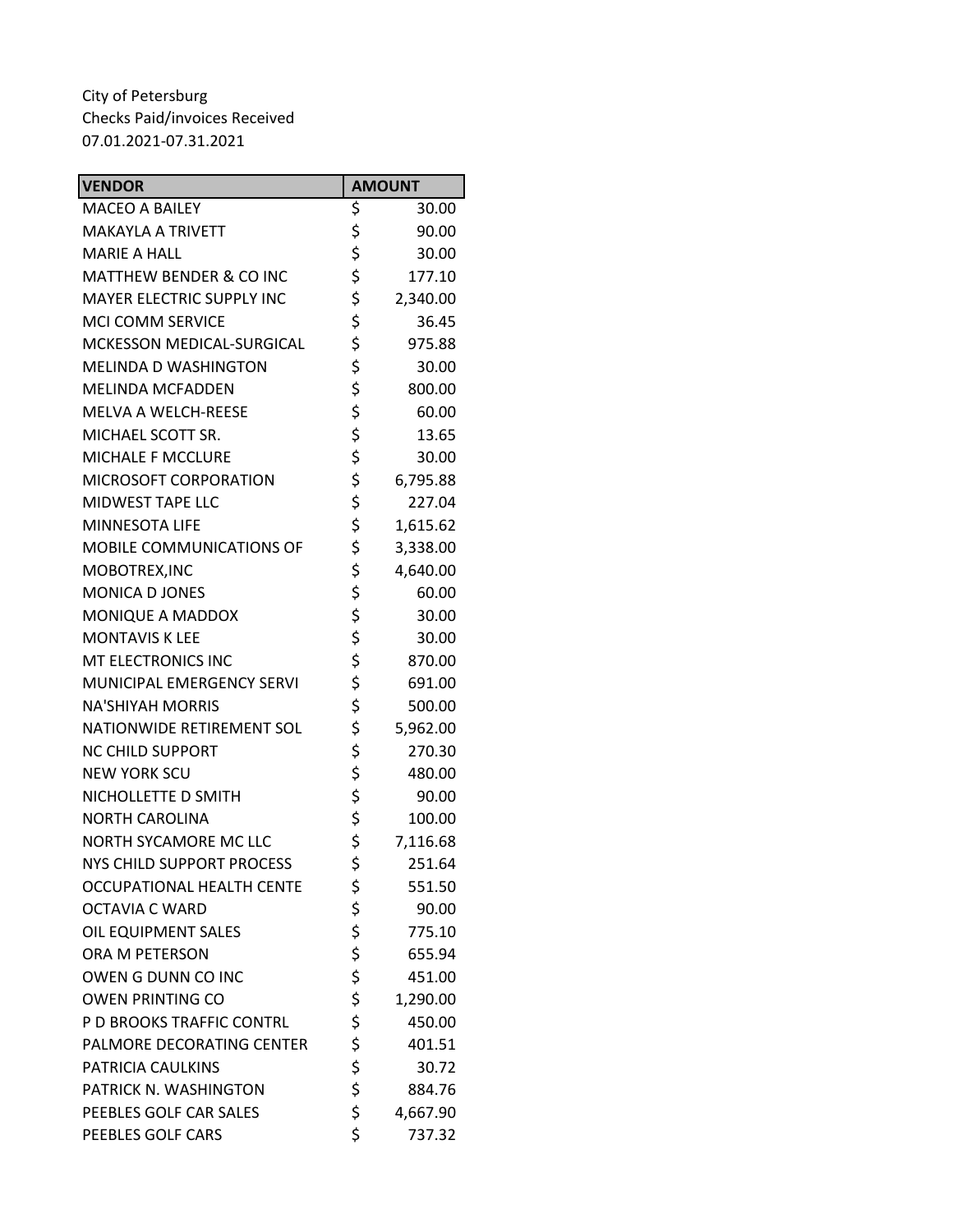| <b>VENDOR</b>                  | <b>AMOUNT</b>    |
|--------------------------------|------------------|
| PENDER & COWARD                | \$<br>330.00     |
| PENINSULA CLEANING SERVIC      | \$<br>2,385.00   |
| PENINSULA DATA SERVICE CE      | \$<br>1,022.37   |
| PETERSBURG ALARM CO INC        | \$<br>539.63     |
| PETERSBURG AREA REGIONAL       | \$<br>9,625.00   |
| PETERSBURG HEALTH DEPT         | \$<br>152,500.00 |
| PETERSBURG LIBRARY FD INC      | \$<br>14,103.66  |
| PETERSBURG TRADING CO INC      | \$<br>556.54     |
| POWERS AUTO PARTS INC          | \$<br>2,723.51   |
| PREMIUM DISTRIBUTORS OF V      | \$<br>360.80     |
| <b>PURCHASE POWER</b>          | \$<br>634.49     |
| RAASHAUN S WILSON              | \$<br>30.00      |
| RAGSDALE BUILDING SUPPLY       | \$<br>128.64     |
| RANDALL WILLIAMS               | \$<br>30.06      |
| RAYMOND L WHITAKER             | \$<br>30.00      |
| RELX INC. DBA LEXISNEXIS       | \$<br>678.00     |
| RICHMOND TIMES-DISPATCH        | \$<br>155.40     |
| <b>ROBERT C MILLER</b>         | \$<br>60.00      |
| ROBERTS OXYGEN CO INC          | \$<br>84.38      |
| RONALD E STEPHENS              | \$<br>30.00      |
| RONNIE L JONES                 | \$<br>60.00      |
| <b>RRS FOODSERVICE</b>         | \$<br>1,792.75   |
| <b>RUSH TRUCK CENTER OF VA</b> | \$<br>44.41      |
| <b>RUSSELL FENCE CO INC</b>    | \$<br>7,964.51   |
| RUTHERFORD JANITOR SUPPLY      | \$<br>950.23     |
| <b>S&amp;S WORLDWIDE INC</b>   | \$<br>118.38     |
| SAFETY-KLEEN SYSTEMS INC       | \$<br>206.40     |
| SAF-GARD SAFETY SHOE CO I      | \$<br>774.92     |
| SATELLITE TRACKING OF          | \$<br>123.20     |
| <b>SCRIBNET, LLC</b>           | \$<br>2,707.50   |
| SEGRA                          | \$<br>1,984.68   |
| SHARDE A MOUNTCASTLE-GANN      | \$<br>30.00      |
| <b>SHARON D RAY</b>            | \$<br>30.00      |
| <b>SHARON PEGRAM-HARRISON</b>  | \$<br>30.00      |
| <b>SHAWANDA B WILLIAMS</b>     | \$<br>30.00      |
| <b>SHAYNA B GOODWYN</b>        | \$<br>30.00      |
| SHERYL D SCOTT                 | \$<br>30.00      |
| SHINING STARS SPORTS ACAD      | \$<br>950.00     |
| SHIRLEY A MACDONALD            | \$<br>30.00      |
| SHIRLEY F WALLACE              | \$<br>30.00      |
| SITE ONE LANDSCAPE SUPPLY      | \$<br>5,994.29   |
| <b>SLOAN'S TOWING</b>          | \$<br>125.00     |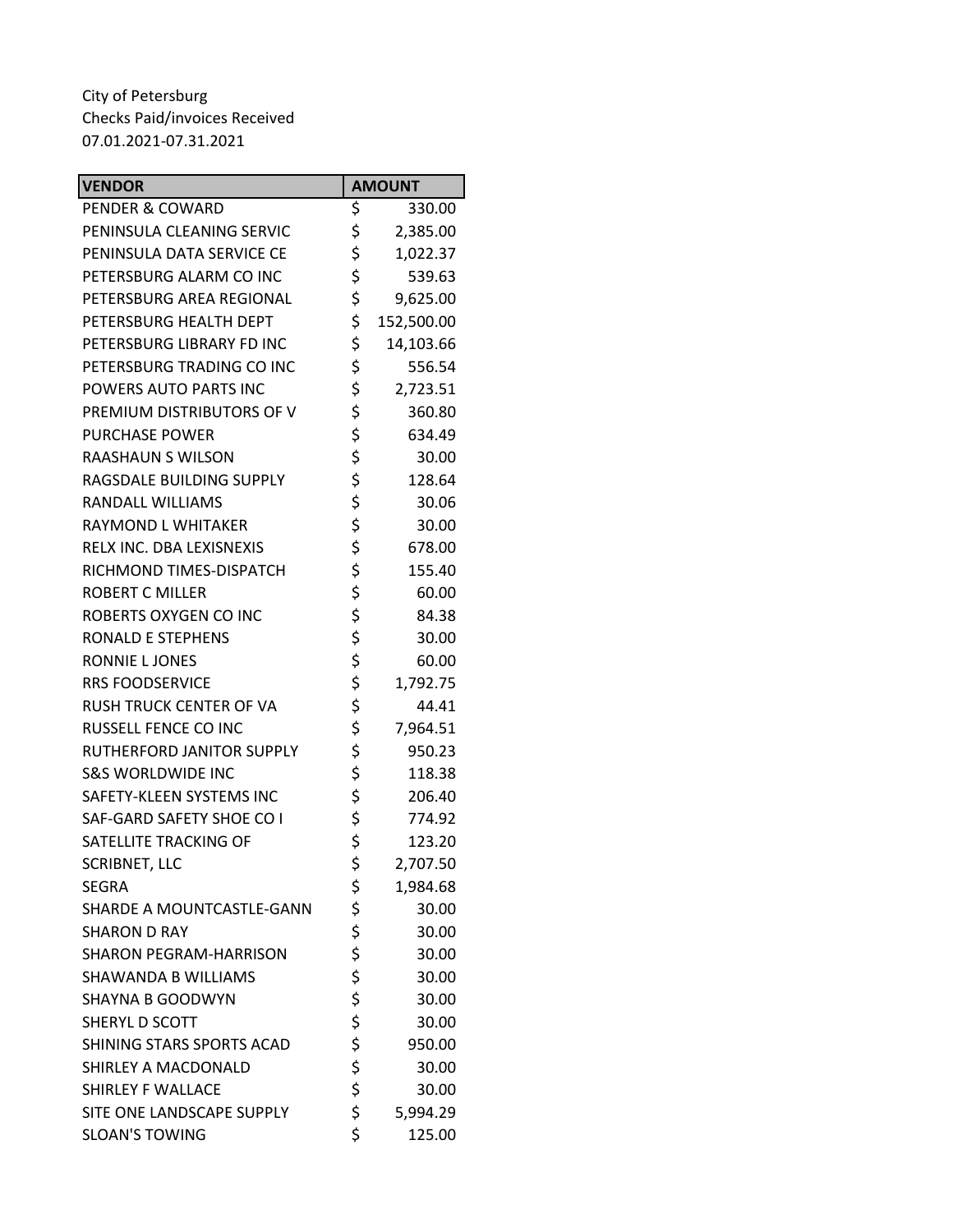| <b>VENDOR</b>                      | <b>AMOUNT</b>    |
|------------------------------------|------------------|
| SOFTWARE UNLIMITED CORP            | \$<br>995.00     |
| SONITROL OF GREATER                | \$<br>7,594.00   |
| SONNY MERRYMAN INC                 | \$<br>749.54     |
| SOUTH CENTRAL WASTEWATER           | \$<br>424,671.38 |
| SOUTHERN ELEVATOR                  | \$<br>1,255.05   |
| SOUTHSIDE ELECTRIC COOP            | \$<br>152.94     |
| <b>SPAIN &amp; WILLIAMS GARAGE</b> | \$<br>1,665.00   |
| SPARTAN GLASS AND DOOR LL          | \$<br>500.00     |
| <b>SPECIFIED TILE AND FLOOR</b>    | \$<br>2,270.00   |
| <b>SPIROS GEORGOGIANIS</b>         | \$<br>2,731.82   |
| STAPLES BUSINESS ADVANTAG          | \$<br>3,481.45   |
| STATE OF OKLAHOMA                  | \$<br>461.52     |
| <b>STEPHANIE E BISHOP</b>          | \$<br>60.00      |
| <b>STEVEN BEASLEY</b>              | \$<br>30.00      |
| <b>STEVEN D WILKINS</b>            | \$<br>30.00      |
| STROSNIDER CHEVROLET INC           | \$<br>639.09     |
| SUZANNE E. WADE                    | \$<br>613.86     |
| <b>SYLVIA M MASON</b>              | \$<br>30.00      |
| T.J. VIDEO PRODUCTIONS             | \$<br>400.00     |
| <b>TACS</b>                        | \$<br>418.42     |
| TENCARVA MACHINERY CO              | \$<br>2,499.11   |
| THE LIBRARY CORPORATION            | \$<br>16,584.00  |
| THE SUPPLY ROOM CO INC             | \$<br>259.00     |
| THERESA K WYCHE                    | \$<br>30.00      |
| TIFFANY N GERLAD                   | \$<br>30.00      |
| <b>TIMMONS GROUP</b>               | \$<br>246.00     |
| <b>TIMOTHY C REYNOLDS</b>          | \$<br>30.00      |
| TIMOTHY M BRABHAM                  | \$<br>30.00      |
| TMDE CALIBRATION LABS INC          | \$<br>1,785.00   |
| <b>T-MOBILE</b>                    | \$<br>5,369.52   |
| <b>TREASURER OF VIRGINIA</b>       | \$<br>9,121.57   |
| <b>TROY A PEGRAM</b>               | \$<br>30.00      |
| <b>TYRONE WILLIAMS</b>             | \$<br>90.00      |
| <b>ULINE</b>                       | \$<br>106.54     |
| UN H ELDER                         | \$<br>30.00      |
| UNIFUND CCR LLC                    | \$<br>2,004.21   |
| UNITED RENTALS (NA) INC            | \$<br>233.00     |
| UNITED STATES POSTMASTER           | \$<br>16,350.00  |
| <b>USA BLUE BOOK</b>               | \$<br>2,304.87   |
| VA COURT CLERKS ASSOC              | \$<br>320.00     |
| VA DEPT OF TAXATION                | \$<br>580.00     |
| VALECO                             | \$<br>75.00      |